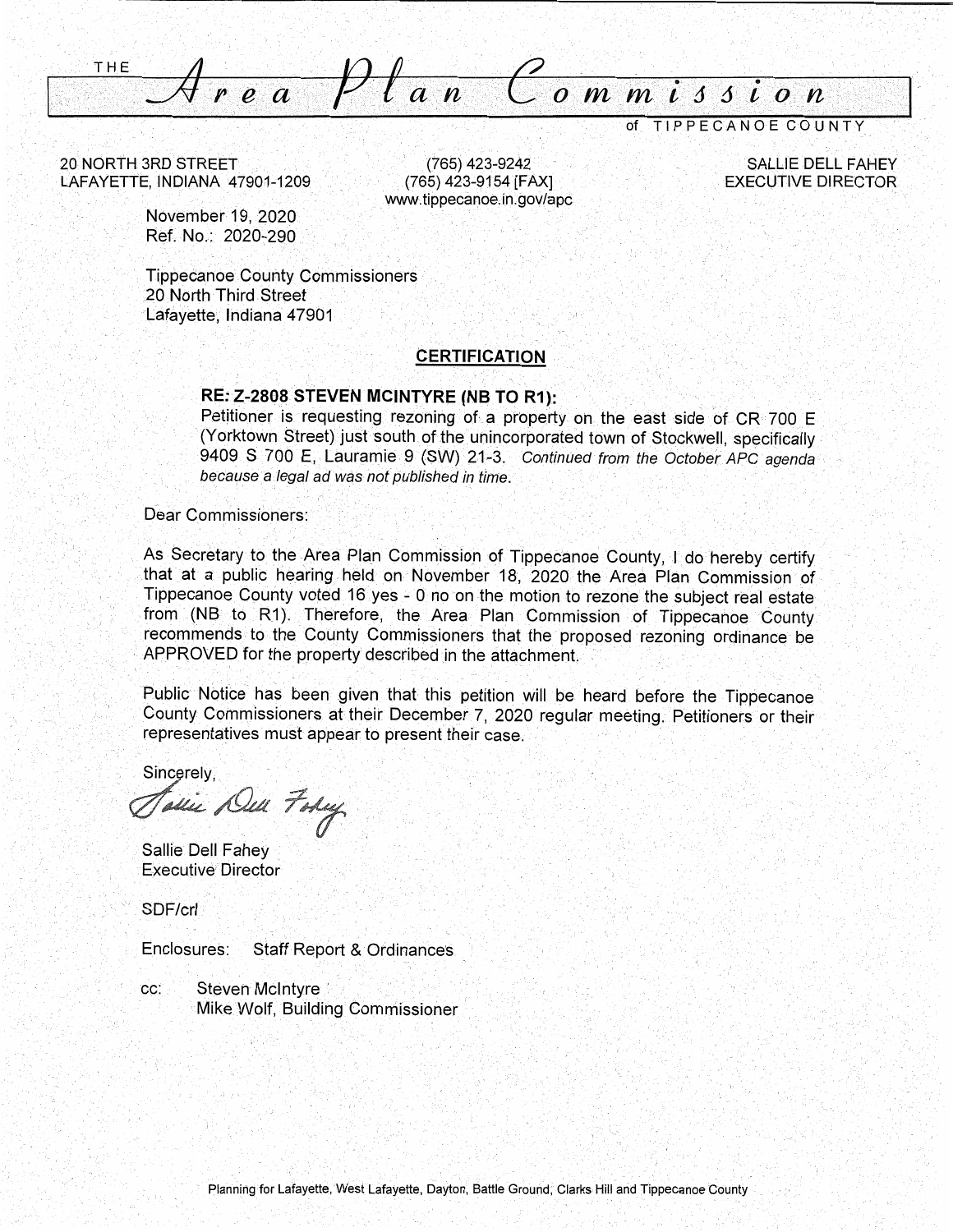$Z-2808$ STEVEN MCINTYRE NB to R1

> **Staff Report October** 15, **2020**

# **REQUEST MADE,** PROPOSED **USE, LOCATION:**

I

<u>III.aasta</u>

**Petitioner,** who is also the property owner, is requesting rezoning of 9409 S 700 E. The petitioner **plans** to reestablish a single-family home in the existing structure on the east **side** of CR 700 E, (Yorktown Street), just south of the unincorporated town of Stockwell, Lauramie 9 (SW) 21-3. '

# **ZONING HISTORY** AND **AREA ZONING PATTERNS:**

The **site** was originally zoned A, Agricultural. The site was then rezoned to AA, Select **Agricultural** in 1988 with the adoption of the second Lauramie Township zoning map (Z-1341). The site was then rezoned from AA to NB to establish **a** funeral home in 2014, (Z-2570). *,* 

Stockwell, because it is unincorporated, does not have official corporation limits. Old zoning maps for Stockwell found in the APC office represent the old platted part of the unincorporated town. This boundary also marks the change in zoning between R1 to the north (on the old Stockwell map) and AA on property to the **east, south** and west (on the overall Lauramie Township map).

Once Stockwell was served by sanity sewer, a significant number of rezones have been **heard** in the last two decades: there was an attempt to rezone three vacated **lots** on Church Street from R3 to A to allow placement of a mobile home in 2014 which was denied (McIntyre, Z-2548), 2 **lots** on Yorktown were rezoned from GB & NB to NBU in 2011 (Easterbrook, Z-2452), 2 lots on Monroe Street were rezoned from NB to R1 in 2009 (Morgan, Z-2413) and a lot on Attica Street was also rezoned from NB to R1 in 2007 (Evans, Z-2343).

**Staff** believes Stockwell needs a neighborhood plan **that** establishes urban zoning in the town to better fit the existing **lots** currently in place.

#### AREA **LAND** USE **PATTERNS:**

According to petitioner, the house on **site** has been vacant since 2017. Petitioner plans to renovate the **existing** structure to convert it from a funeral home to **a** single-family residence. Homes to the north and south are single-family homes. This lot is included in **<sup>a</sup>**three-lot **string** of homes that **exist** outside of the old platted area that are all now served by sewer.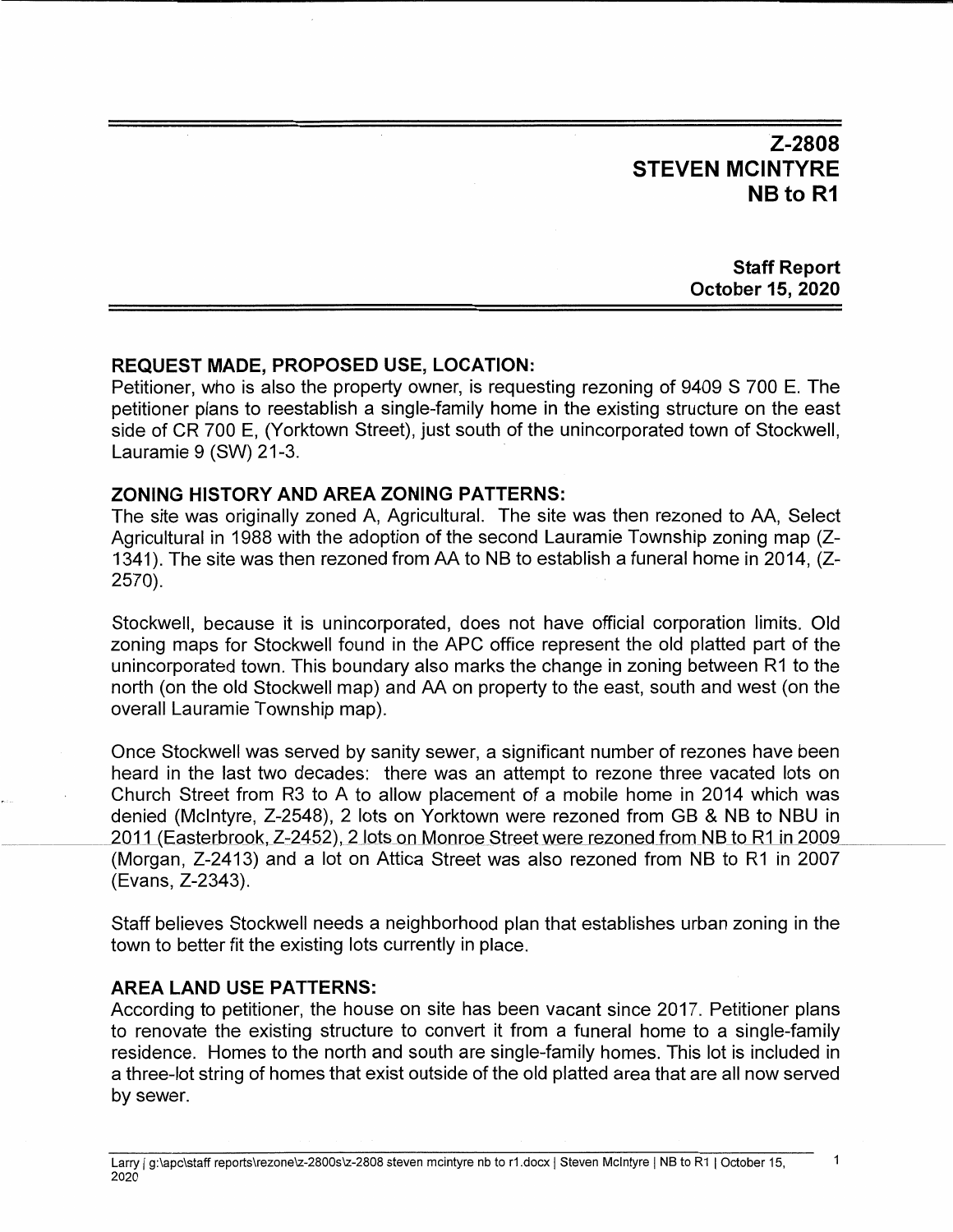# **TRAFFIC** AND **TRANSPORTATION:**

CR 700 E is classified as a **rural** secondary by the **adopted** *Thoroughfare Plan.* The setback required is 40'. A driveway permit review will be required as a part of the building permit process.

### ENVIRONMENTAL AND **UTILITY CONSIDERATIONS:**

This **site** is served by sewer and well. No bufferyard is required in R1 when it is adjacent to Agricultural zoning.

### **STAFF** COMMENTS:

Stockwell has made significant strides in the last 20 **years,** including the introduction of sanitary sewer and the Keep Stockwell Beautiful campaign. **Staff supports** the reuse of the existing structure as <sup>a</sup>single-family home. Because this site is **served** by sewer it **aligns** with policy to recommend in favor of reZones to development **districts.** This **site,**  along with the rest of Stockwell, should be the beneficiary of a town/neighborhood rezone to incorporate our urban zones. In the **spirit** of fostering rural town growth and stabilizing neighborhoods, staff can **support this** request.

# **STAFF** RECOMMENDATION:

Approval.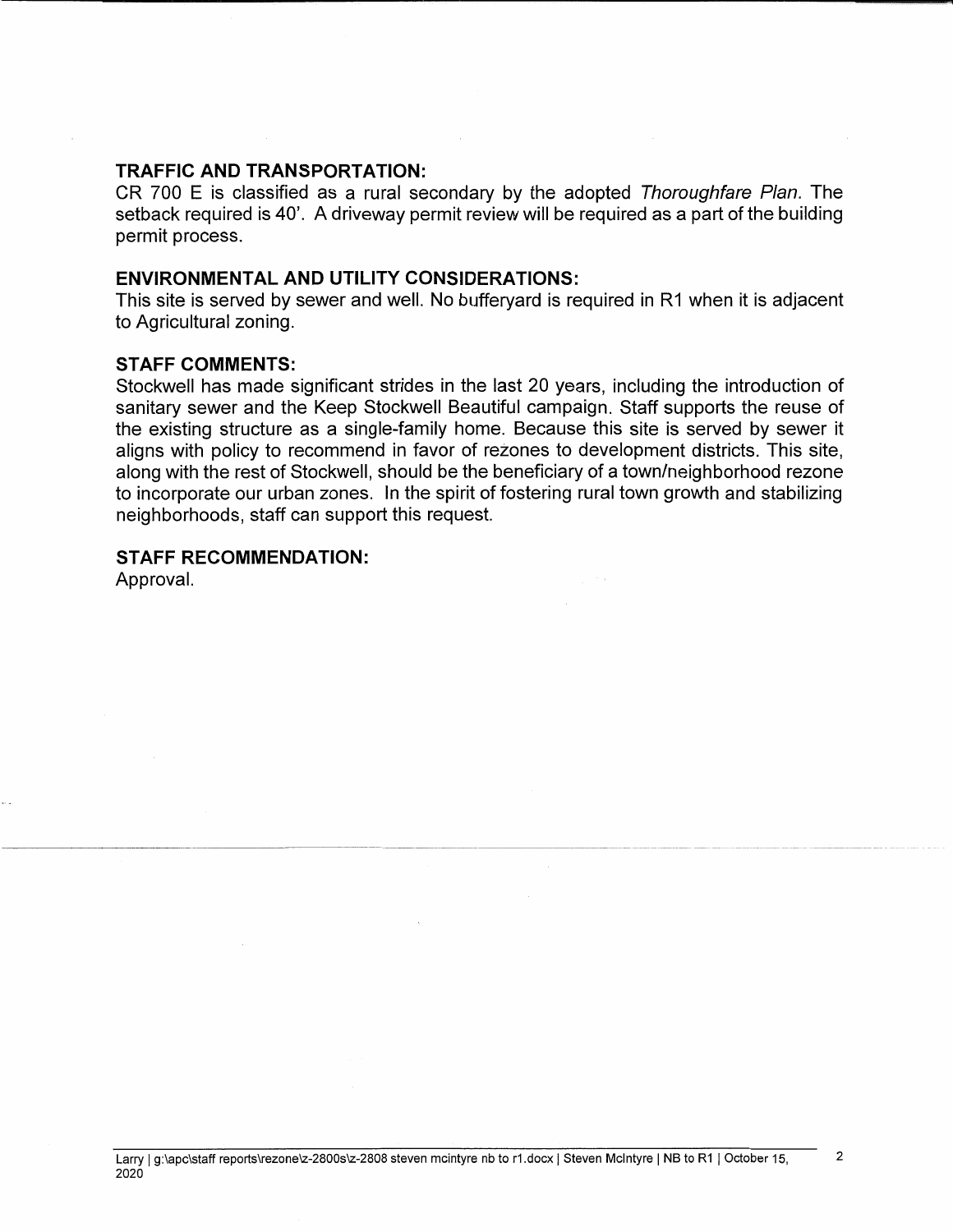z. 24004

# ORDINANCE NO.  $202.0 - 20 - 20$ AN ORDINANCE TO AMEND THE ZONING ORDINANCE OF TIPPECANOE COUNTY, INDIANA, TO REZONE CERTAIN REAL ESTATE FROM Nb TO R1

#### BE IT ORDAINED BY THE BOARD OF COUNTY COMMISSIONERS OF TIPPECANOE COUNTY, INDIANA:

Section 1: The Unified Zoning Ordinance of Tippecanoe County, Indiana, being a separate ordinance and not part of a unified county code is hereby amended to rezone the following described real estate situated in Lauramie Township. Tippecanoe County, Indiana

(Legal Description)

Section 2: The above-described real estate should be and the same is hereby rezoned  $from \tNB \tto \tB$  R1.

Section 3: This ordinance shall be in full force and effect from and after its adoption.

(Adopted And Passed) (Denied) by the Board Of Commissioners of Tippecanoe County, Indiana, this  $1+h$  day of  $Dec$   $nbc$   $n$ , 2020

VOTE: **Tracy Brown, President** Thomas Murtaugh, Vice President David Byers, Member **ATTEST** 

Robert Plantenga, Augitor